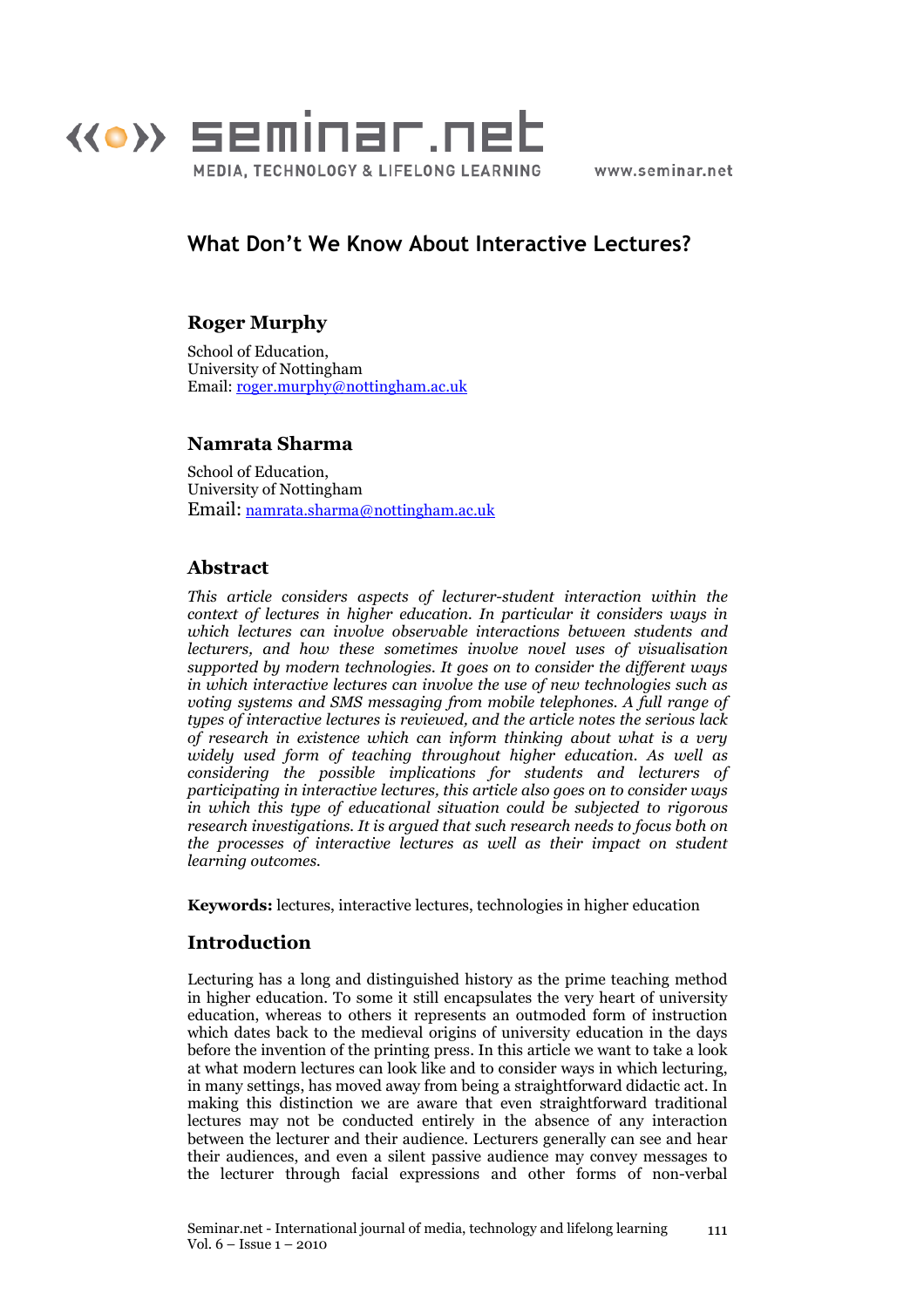behaviour, or by non-attendance, late arrival or leaving the room while the lecture is still continuing, or both. In all such cases it can be argued that interactions are occurring, which may influence the behaviour of the lecturer and indeed the impact of the lecture on the students. However when we talk about 'interactive lecturing' in this article, we are referring to lectures which include observable attempts by the lecturer to introduce techniques or technologies, or both, into the structure of the lecture with the intention of eliciting interactions from their audience.

In wanting to put our focus on modern lecturing, which tries to create more opportunities for audience engagement, participation, and active learning, we are aware that much has already been written about both public speaking more generally and university lecturing in particular (Bligh, 2000; Brown & Atkin, 1988; Brown & Daines 1981). Nevertheless given the importance of lecturing as the major means of teaching in higher education we want to argue that it has had little serious attention as the focus for in-depth research, and this does seem a serious omission given that the focus there now is on both expanding higher education and improving student learning experiences within it. Compared to other types of 'instructional methods', such as classroom teaching in secondary schools, this field of education is, we would argue, both under-researched and indeed under-theorised.

One reason for wishing to focus on lecturing at this time in this article is an increasing interest in the phenomenon of 'adapting' lectures deliberately to make them into a more interactive experience for students. Compared to traditional lecture settings, where the teachers talk and the students listen, interactive lecturing generally sets out to promote two-way teacher-andstudent communication during the lecturing process. This may be done through the use of various techniques that enable students to engage in a discussion amongst themselves or to interact with the lecturer. However, interactive lecturing is not just restricted to human interaction, but can also take place through the student's interactions with the lecture material and content. It is also possible to use a variety of modern technological devices to bring elements of interactivity into a traditional lecture-theatre setting. Here we have in mind things such as handheld response pads and text messaging using ordinary mobile telephones, each of which, along with some other possibilities, will be considered at more length later in this article.

The question of what could possibly make a lecture 'interactive' is clearly quite a complex one, because individuals passively listening to a lecture, which they find fascinating, might in all sorts of ways be interacting with the lecturer's ideas in ways which stimulate all sorts of thought patterns, new ideas, and deep learning. Generally that type of interaction is not what people have in mind when they talk about 'interactive lecturing'. The more normal understanding of 'interactive lecturing' is where some form of communication occurs in both directions between the lecturer and their audience. In the traditional form of lecture, lecturers may take questions from members of their audience, either during or towards the end of their allotted time, or, inviting individuals to respond with suggested answers, they may themselves ask questions of their audience. With a large audience and a restricted amount of time such interactions may be quite limited and involve very few individuals. They do nevertheless break through the potential monotony of simple one-way communication from a lecturer to their assembled audience. With the increased use of new technologies in higher education, there are now additional technology-assisted techniques, which can be employed to increase the possibility of interactions occurring. Lecturers employing such new technologies while lecturing may bring into their engagements with students

quite a range of devices, which have the potential to make lectures both more varied and in some cases more interactive. These technologies can widen the scope of lecturer-student communication within the lecture theatre. They can also allow students to access recordings of lectures at a time that suits them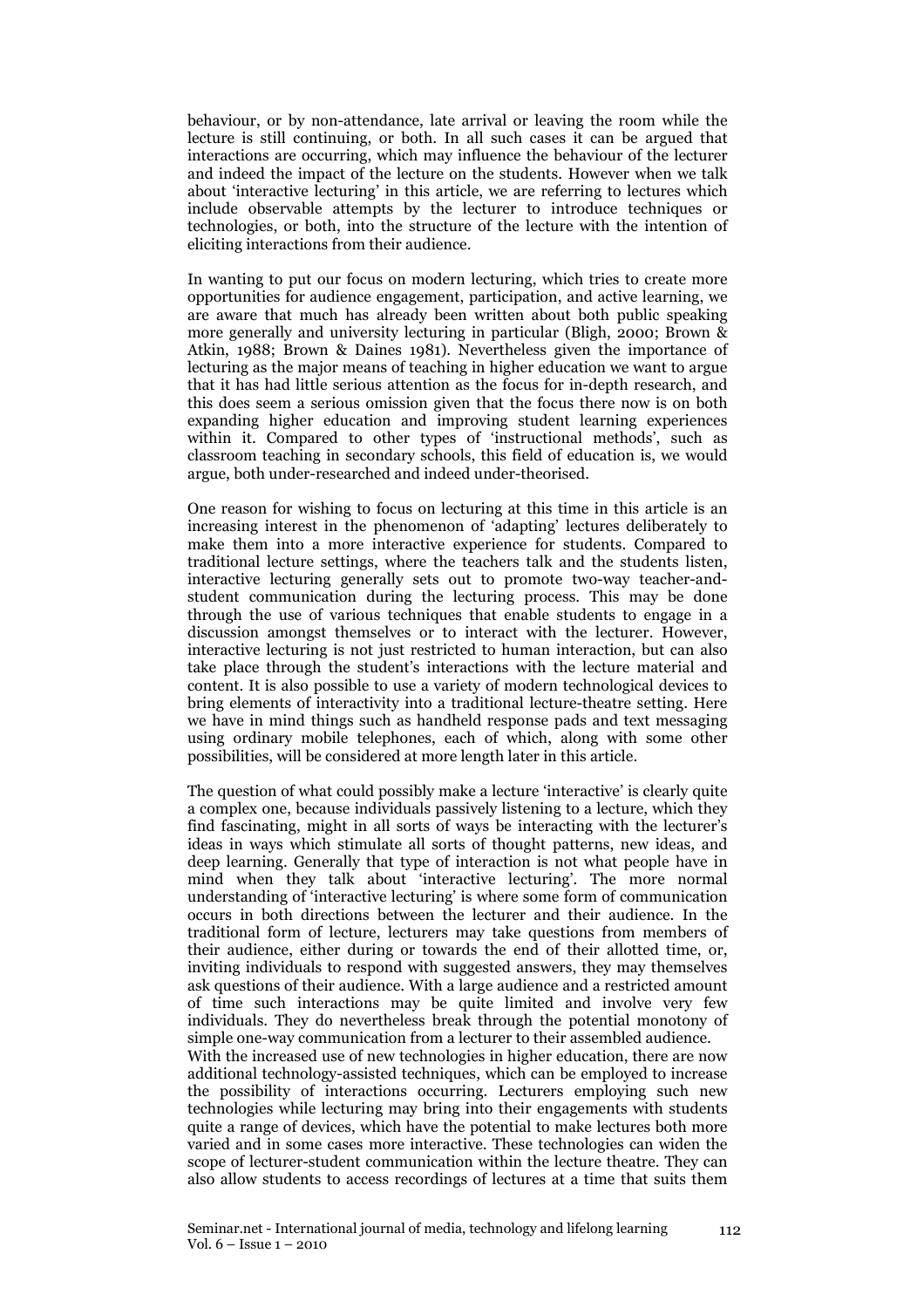through a facility of web-based lecture capture. Web-based lecture capture systems record live lectures and then make them available as web-based resources. In some cases such lectures are supported by other on-screen resources, which allow further possibilities with respect to audience interaction. Although the issues faced with regard to analysing lecturerstudent interactivity change in such settings, they do at least go even further in illustrating what a changing landscape is now encompassed by the former seemingly straightforward category of 'university lectures'. Clearly when students are accessing a lecture through a web-based recording they necessarily have the facility to stop, start, and re-run parts of the lecture at their own convenience.

It is our view that the research literature relating to conventional lectures is rather thin. In contrast to that state of affairs the research literature into 'interactive lectures', encompassing the range of developments, which have just been discussed, is almost non-existent, with major issues waiting to be examined. Later in this paper we intend to map-out more fully an agenda for future research into 'interactive lectures'. First we want to look in a little more depth at the key issues that are likely to shape such a research agenda.

One of the major arguments in favour of 'interactive lectures' is based upon the assumption that students will learn more in educational settings where they have the opportunity to be active participants in the learning process. Indeed those proponents of the benefits of active learning tend to hold out little hope for the effectiveness of conventional one-way didactic lectures, which anticipate a passive and receptive audience. In support of this stance research has shown the merits of interactive learning across various disciplines (Gage & Berliner, 1991; Foley & Smilansky, 1980; Frederick 1986; Papp & Miller, 1996; Saroyan & Snell, 1997; Steinert & Snell 1999). Some of these studies suggest that increased student participation takes place when student interest has been captured. However, there is a paucity of research that can provide evidence to support student learning. Although there has been research in this area, studies are generally unable to suggest whether there is better student learning through interactive lecturing as compared to more didactic forms of teaching. In fact, some studies (e.g., Van Dijk et al., 2001; Lake 2001) report a preference amongst students for traditional lectures over those with interactive elements, even when student performance was higher in the former (Lake, 2001). Also, potential disadvantages of making lectures more interactive have been identified, including loss of teaching time (Lammers & Murphy, 2002), reduction in factual content (Murray & Brightman, 1996), reduction in accuracy of transmission, and loss of control by lecturers over the class (Huxham, 2003).

There is also inadequate research on the pedagogical implications of the emerging interactive forms of learning. As this article argues, there is a need for more robust discussion on the theoretical underpinnings of how technological advancements in lecturing can improve student learning with respect to providing the enabling conditions that can facilitate knowledge of discipline-related content and also gain generic skills like critical and analytical thinking. This article draws up a theoretical framework to consider these issues that have wider implications for learning and teaching in higher education.

### Different Approaches to Interactive Lecturing

Various interactive techniques are being used to make lectures more interactive, which include the following examples selected from recent studies.

• IVS, Interactive Voting System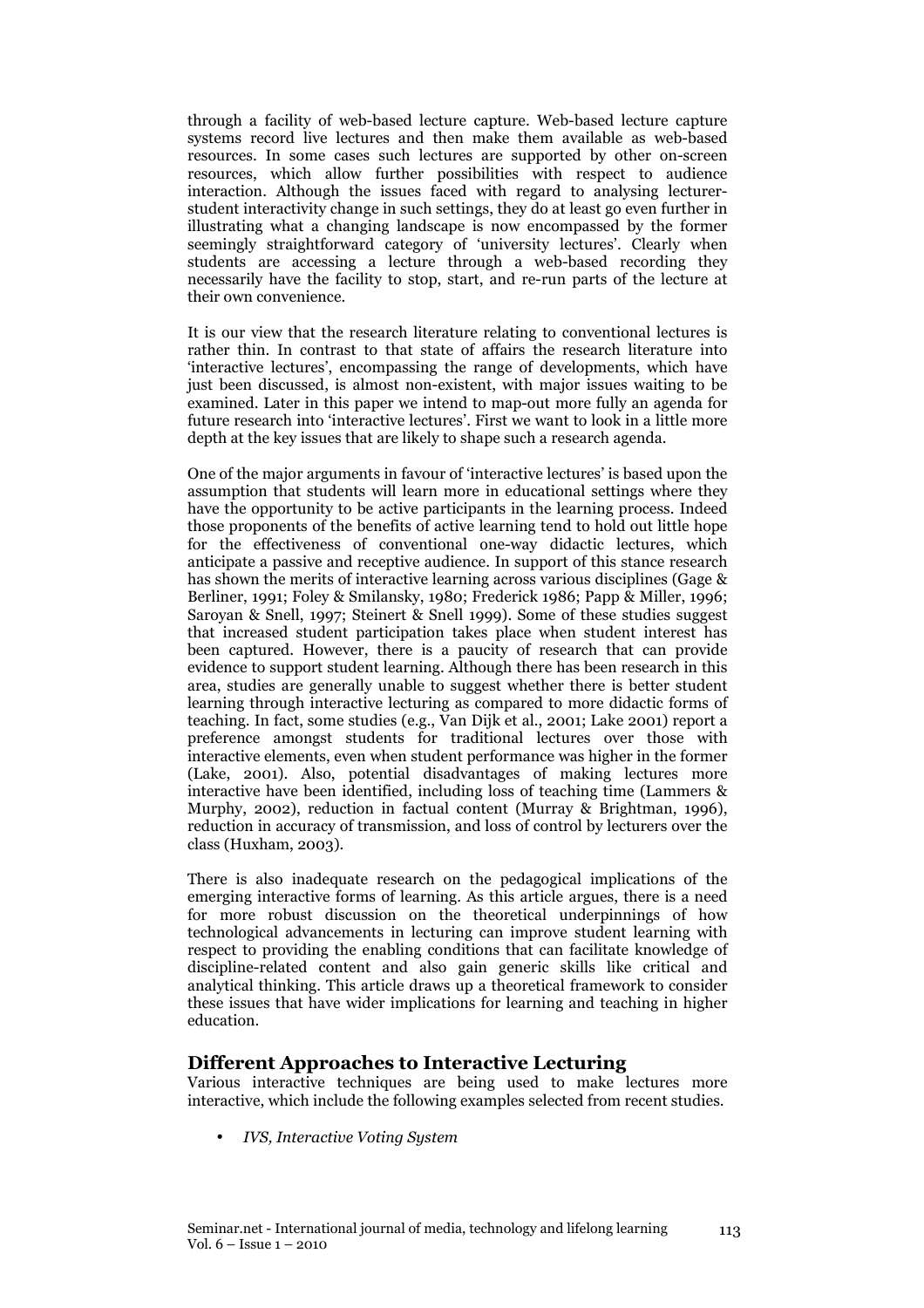Interactive Voting Systems are an interactive means of presentation and communication which can support large group interaction (Schijven et al., 1997). IVS consists of a series of electronic voting devices that presenters can use to keep in contact with their audience… In a lecturing setting IVS provides lecturers with the opportunity to ask questions about the subject matter, which students can answer anonymously using their voting devices. The results of the voting session can be projected on to a screen, thus making it possible for the students to see them. The lecturer can give feedback to the student answers.

(Van Dijk et al., 2001, p. 17)

#### • Peer instruction

Peer instruction is an instructional method aimed at exploiting student interaction during lectures and at focussing students' attention on underlying concepts (Mazur, 1997). Using PI in lectures implies departing from the traditional lecturing format. Instead of presenting the level of detail covered in the textbook or lecture notes, lectures consist of a number of brief presentations on key points, each followed by short questions on the subject under discussion. The students are first given time to formulate answers and then they are asked to discuss their answers with each other.

(Van Dijk et al., 2001, pp. 17- 18)

• Breaking the class into smaller groups

This approach overlaps with peer instruction to some extent, although is significantly different as Cooper and Robinson (2000) make the argument for making large classes seem small through various case studies and examples. Two interesting examples of this technique have also been presented by Schwartz (1989), teaching biochemistry to a large number of students, and by Stein et al. (1990), who incorporated small group teaching methods in a large group setting in clinical pharmacology. The general strategy is to break the class into small groups, using a judicious rearrangement of seating if necessary (Gibbs et al., 1988; Newble and Cannon 1994)…Small groups may be asked to discuss a limited topic for a few minutes (in what is often called 'buzz groups' because of the noise in the room) or they may consider broader issues for a longer period of time.

(Steinert & Snell, 1999, p. 39)

• Questions for the audience or lecturer

Lecturers can either ask questions, which they invite members of the audience to answer, or they can invite members of the audience to ask them questions. Both techniques can be used in a wide variety of ways, for example, to include the use of buzz groups, where students can either reflect on possible answers to a question that the lecturer has given them, or to frame questions, which they might ask the lecturer. This approach might also be supported by getting the students to brainstorm either ideas or questions. Other approaches might involve the lecturer surveying the class (in which the lecturer adapts to audience needs and interest), or furnishing them with quizzes and short answers (to check up on learning), or giving them problems to solve, which might allow them to apply the ideas presented in the lecture.

• Using audience responses

This can be done through interactive computer systems or flash cards. Essentially the lecturer is hoping here to increase audience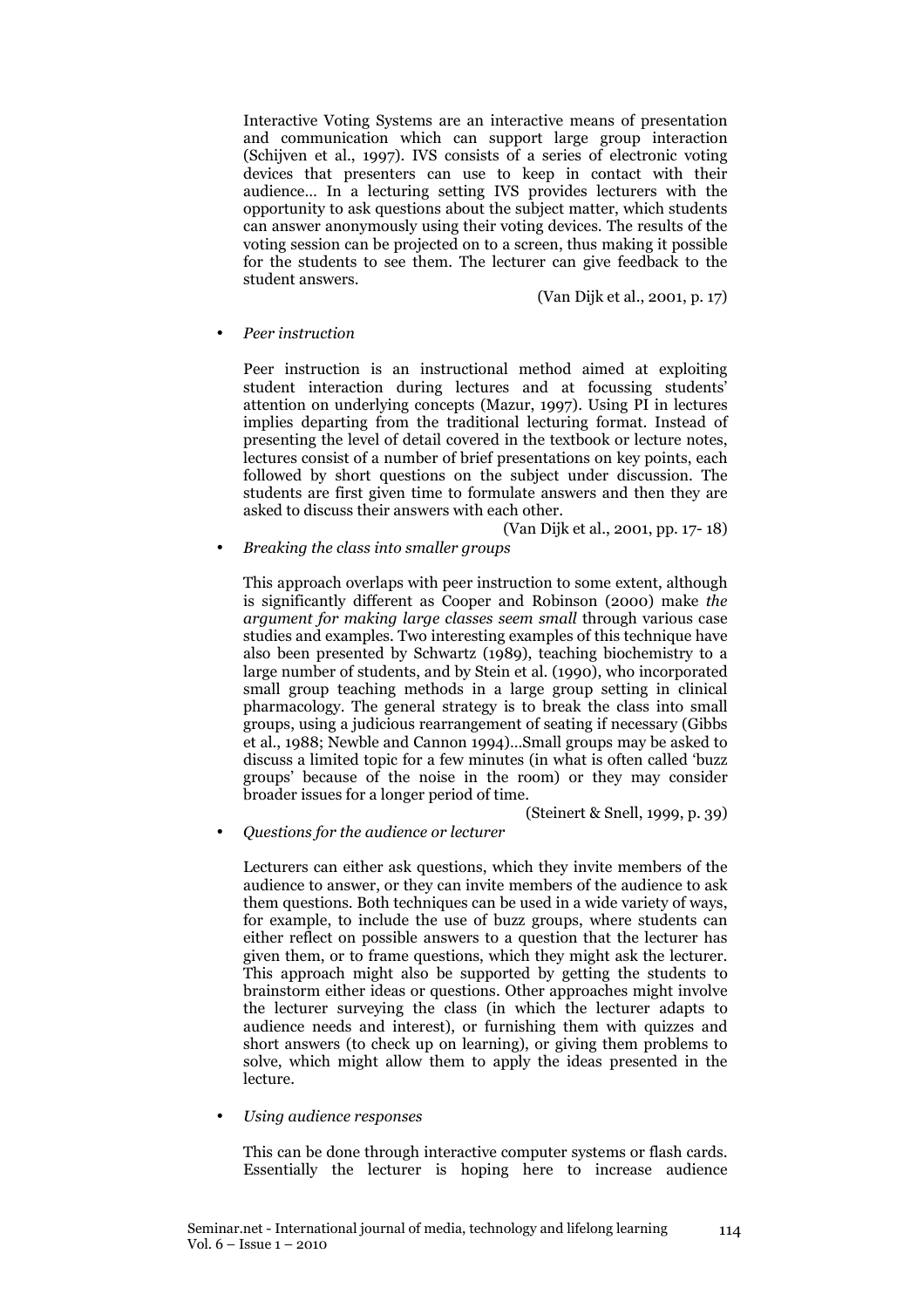engagement and interactivity through inviting responses to questions or dilemmas. As with the IVS approach, the results of such audience responses can be summarised and fed-back allowing further opportunities for reflection, discussion and interactions between the lecturer and the audience.

• Use of clinical cases

As Steinert and Snell (1999, p. 40) suggest, the use of clinical cases has been found to be particularly useful in medical education. This technique is also used in other settings such as Business, Education, and Social Work. In all such areas the lecturer shares a 'case' with a group of students, inviting them to engage with it, and allowing opportunities for enhanced interactivity around a discussion of the case.

• Use of written materials

Distributing handouts, for instance, before or during the teaching session, is one possible way of facilitating interaction during the lecturing process. Here much depends upon the nature of the handouts and their purpose. Rather than simply summarising the key points from the lecture, handouts may provide stimulus material for students to reflect upon, analyse, and discuss, and can form the basis for lecturer-student interactions while the lecture is in progress.

• Organising debates, reaction panels, and guests

Students can be divided into groups in order to think of arguments from different perspectives (Frederick, 1986, 1987). Such an approach can be developed into a full debate or can just lead to group feedback for further whole group discussion. Clearly this can be pre-planned or introduced spontaneously by a lecturer responding to an issue or argument that has emerged during the course of a lecture. In either case the properties of the learning space, where the lecture is taking place, will be of considerable importance. Again the design of learning spaces is not the prime focus of this article, but it is an issue, which is considered elsewhere in this journal. Lecturers using such techniques extensively may use lecture theatres that allow ease of movement for groups to form or even to disperse to rooms where smaller groups can meet and later provide feedback to the larger group.

• Using simulations and role plays

Simulations and role plays allow students to try out a real-life situation in a 'safe setting' and to receive feedback on their experiences (Handfield-Jones et al., 1993; Steinert, 1999 in Steinert & Snell 1999). Second Life (SL) simulations have been used within various Higher-Education courses (and lectures have even been held within SL itself, with potentially problematic implications for interactivity).

#### • SMS Text Messaging in Lecture Theatres

Another emerging innovation in interactive lecturing involves lecturers providing students with an SMS text messaging address to which they can send questions and comments while attending a live lecture. Technology exists to allow this to be set up in such a way that the lecturer can view any text messages on a computer screen, while they are giving their lecture. Advocates of this approach point to the benefits of students being able to remain anonymous in interactions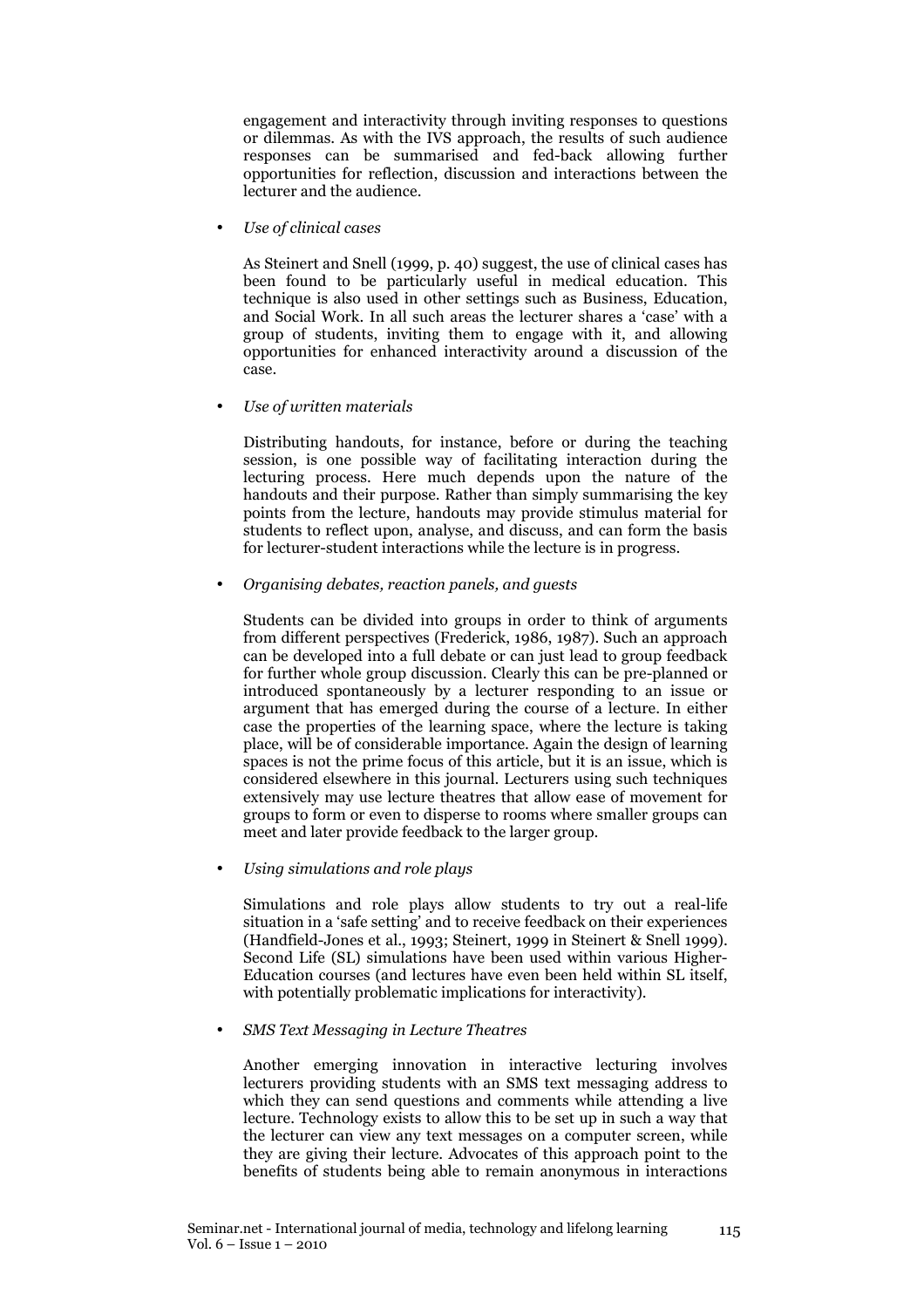with a lecturer, and to the advantages of lecturers being able to scan a range of comments and questions before deciding how or whether to respond to them. Although this approach does have some similarities to the use of Electronic Voting Systems, it does differ with regard to the use of students' own familiar personal devices and the facility for them to use free text in formulating their questions.

• Use of Technology to Connect the Lectures to Different Places, People or Contexts

This includes for example, video-conferencing technology, which is increasingly being installed within lecture theatres, and which is used to link lectures to practice-based settings and external experts, etc. Here the interactivity is being achieved with both people and contexts, which are external to the lecture theatre.

Most of these methods can be used across various subjects and can certainly act as triggers that can stimulate student thinking and promote enhanced engagement and discussion. Rather than diminishing the role of the lecturer, several of these approaches can give the lecturer a bigger and more complex role in an interactive lecturing process, where they can act not only as an instructor, but also a guide or facilitator who aids the students learning process by responding to student inputs and reactions while teaching. The complexity of interactive lecturing means that it demands quite sophisticated research approaches both to understand what types of interactions are involved and to consider their impact on individual student learning.

### Developing the conditions for learning

One of the key pedagogical aspects in all the above techniques in interactive lecturing is that it opens up the possibility of a dialogic form of learning, and also aims to activate thinking so that students can experience higher levels of cognitive learning (Biggs, 1987; Entwistle & Marton, 1984; Nicholls, 2002; Ramsden, 1992). As is normal when one seeks to understand real learning situations, the picture quickly becomes quite complicated as one seeks to unscramble impacts on both the behaviours and actions of individual students and lecturers, as well as on the learning outcomes which arise from particular interactions. A recent study into interactive lectures in engineering education suggests that interactive teaching will not automatically result in students who are more actively engaged, and this adds support to the idea that the interactive elements that might possibly enhance the likelihood of successful student learning need careful examination (Van Dijk et al., 2001). In order to assist the conceptualisation of this complicated network of issues and interactions we offer the Figure 1 which is a depiction of the various processes that we consider need consideration if one is to develop a deeper understanding of interactive lecturing.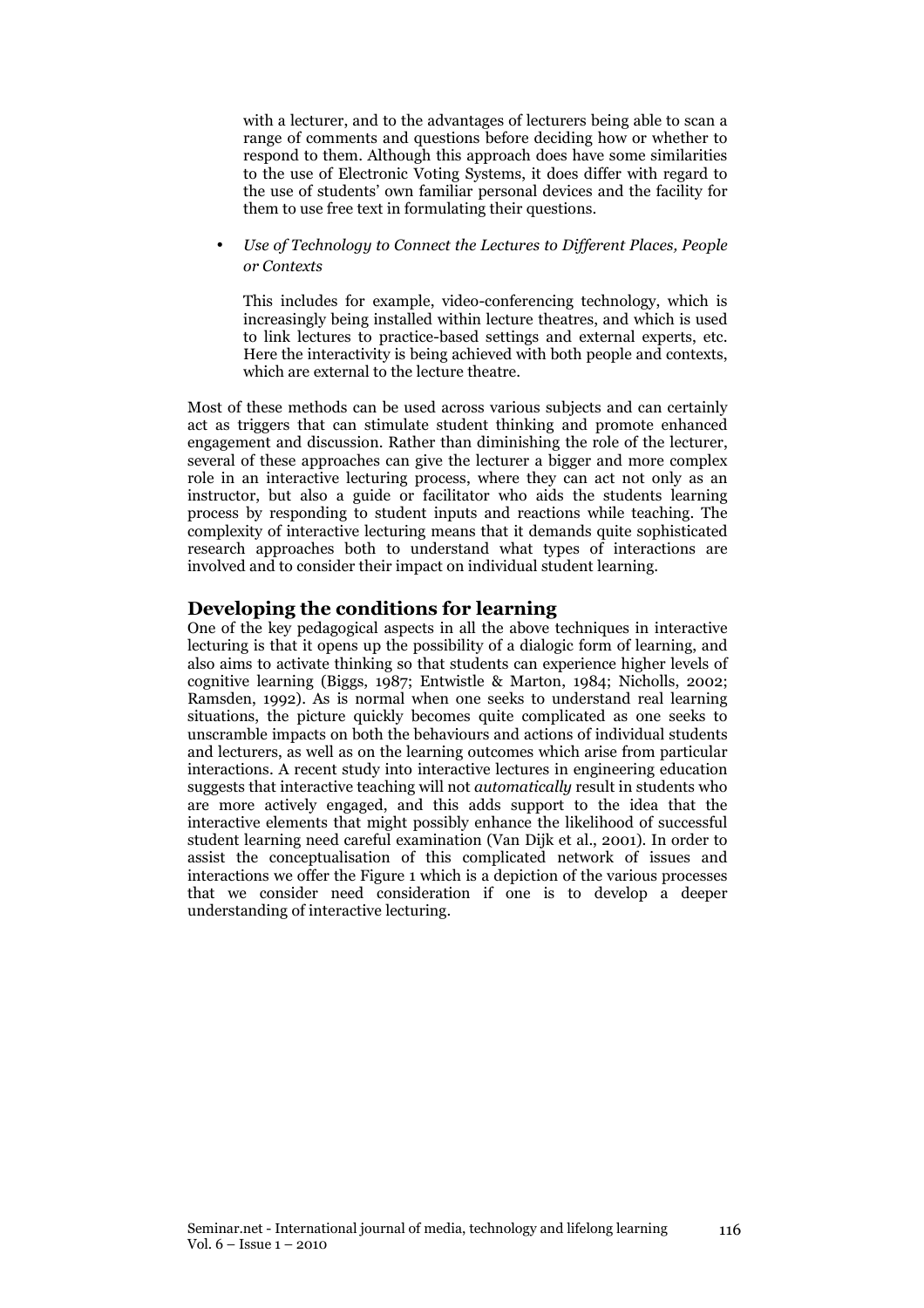

Figure 1: Investigating the multiple dimensions which surround and impinge upon Interactive Lecturing.

Figure 1 indicates some of the complexities which interrelate with the concept of interactive lecturing. This is clearly not a single or simple phenomenon. Interactive lecturing is surrounded by other factors which complicate it with respect to what happens before, during, and after it, as well as individual differences between students, lecturers, courses, and institutions. In the final section of this article we want to reflect a little further on how such issues could be addressed effectively through future research investigations.

### Developing Research into Interactive Lecturing

In an earlier section of this article we looked at ten different categories of activities which could be undertaken within the context of lectures and which could potentially be regarded as constituting interactive lecturing. This list does not claim to be exhaustive, but as it stands it indicates something of the variety that exists within this field. Also each of those separate categories will certainly include a great variety of practices, which in turn will be influenced by contexts, timings, facilities, disciplines, students, lecturers – not to mention new technologies and other related developments. Therefore to understand interactive lecturing better we need contextualise learning in specific contexts and to study naturalistic settings in great detail. Here we are arguing for detailed research investigations involving observation, and data recording of various types designed to record and understand different teaching interactions from the perspectives of key participants, including the role that interactions play in them. All such work will need to take place within an institutional and a discipline-specific context, and it is of course always complex to assume that teaching phenomena that occur in one context can be assumed to be characteristic of the phenomena that might occur elsewhere. Therefore institutional and discipline-specific studies need to be planned and over time tested against research conducted in markedly different contexts.

If we take just one example from our list, that of the use of SMS text messaging in lectures, it is possible to indicate the breadth of this part of a research agenda. This relatively new phenomenon is as yet not all that well researched, and those designing pioneering studies in this area will want to look to see how such a technique is being used in different settings, for different purposes, and quite possibly how it evolves over time as it becomes more familiar to both students and lecturers. Obvious things to wonder about are whether all students will use this facility, what will encourage or discourage them from using it, what kind of messages will they send, how will lecturers use the text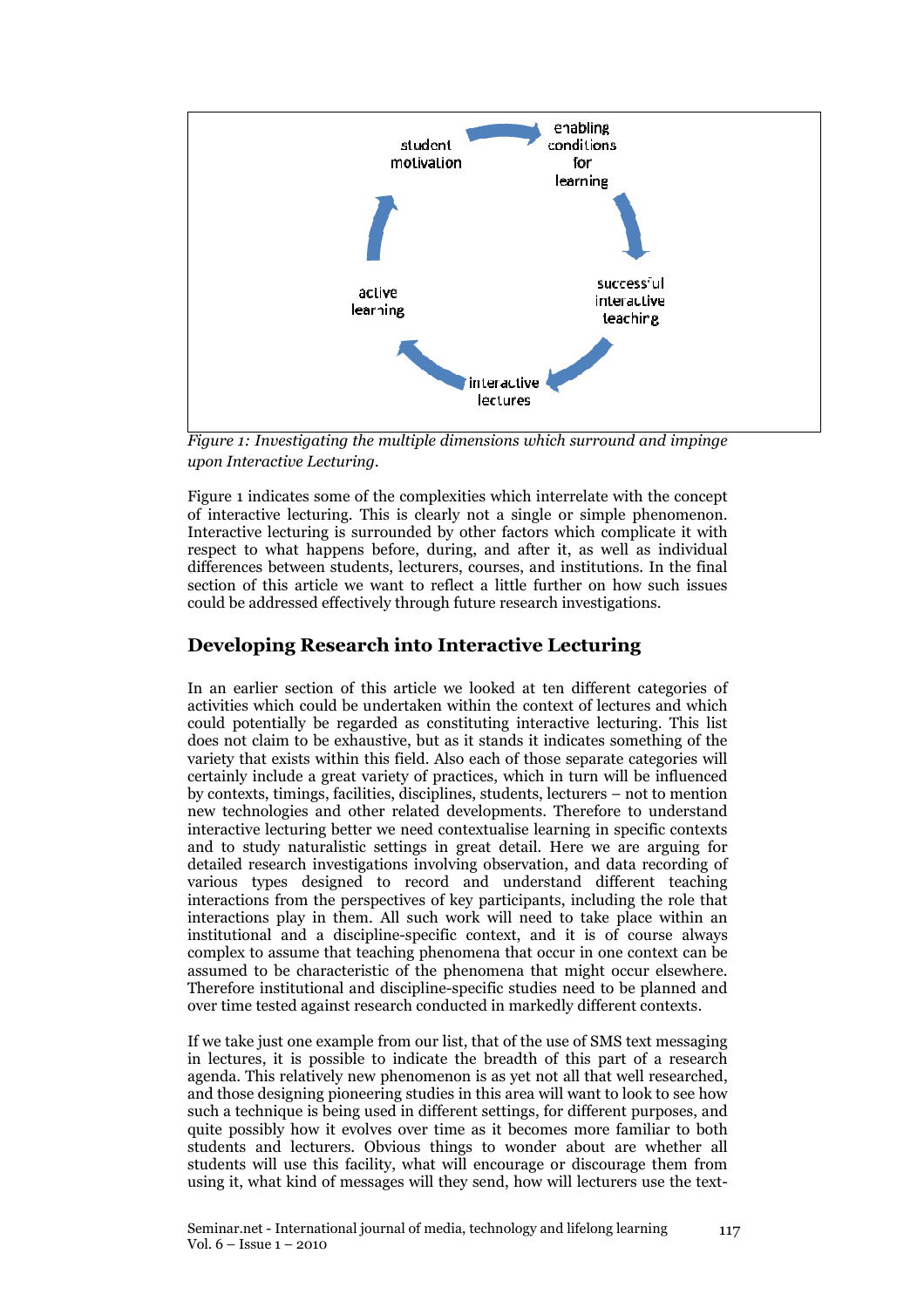message information which they receive, what impact will this type of interaction have on the overall structure of a lecture, that is, the attendance, preparation, and follow-up. That is quite apart from the more technical concerns over how the system operates, the display of messages the lecturer can access, and the speed and effectiveness with which the messages get through. All of those questions relate in one way or another to a study of the processes which might surround the use of SMS text messaging in the context of interactive lecturing. Well designed research might allow us to gain greater insights into how this new phenomenon in higher-education teaching is being developed and used. Such findings might help other lecturers to consider how they might or might not introduce such approaches into their own teaching practices, but many will also want to know whether this approach has the potential to improve the effectiveness of student learning. So, as well as research into the processes of interactive lecturing, we also need research into the impact of interactive lecturing on student learning.

If learning processes are hard to study, then learning outcomes are as least as difficult. The learning objectives for higher-education courses are complex and often not defined in great detail. Lectures play a part in a complex set of learning processes and are certainly about much more than knowledge transfer. In a so-called age of knowledge explosion an effective lecture might be more about inspiring students to become more interested in a subject and then to go off and to start engaging with it in their personal study, than about getting them to remember a fixed set of information. Therefore, although we are here interested in much more than the processes of interactive teaching, we are not only interested in simplistic measures of learning outcomes. A sensitive approach to studying the impact of interactive lectures on students needs necessarily to encompass student engagement, student motivation, and the impact of participating in lectures in relation to what students go on to do after they leave them. Ultimately there can be an underlying interest in enhancing student learning, but this needs to be approached wisely and to take into consideration the broader learning activities, which constitute student learning within higher education.

Essentially we are here arguing for a dual focus on both the varied processes of interactive lecturing and their impact on the broader learning achievements of individual students studying in different areas in different universities. We expect understandings to be complex and to be highly context-dependent. We therefore place more faith in detailed naturalistic studies, which can attend to contextual details and build knowledge sensitively, rather than large-scale surveys, which ride roughshod over important contextual variations. We ourselves already have a range of studies underway, most of which are looking at interactive lecturing in very specific settings, and involving detailed observations of such lectures as they happen, complemented by studies of what students and lecturers do before, during, and after such lectures, as well as their own thoughts and impressions in relation to their impact upon their learning. It is early days to be drawing big conclusions, but we certainly have evidence of some very effective practices, which lead to high levels of student engagement. This we take as a sign that the concept of the 'university lecture' is far from that which developed before the invention of the printing press, and is one which is evolving in new and interesting ways as higher education evolves within an age of information explosion and technological revolution. Here we have an area of educational research which is emerging with great promise and prospects and which needs urgently to be developed to provide the type of evidence base that should have major applications within and beyond higher education and the countries where it is being developed. There is so much that we do not know about the possibilities for making learning in lecture-theatre settings more effective, and it hardly seems rash to imagine that increasing student-student as well as student-lecturer interactions may have powerful effects with regard to increasing students' engagement and learning outcomes.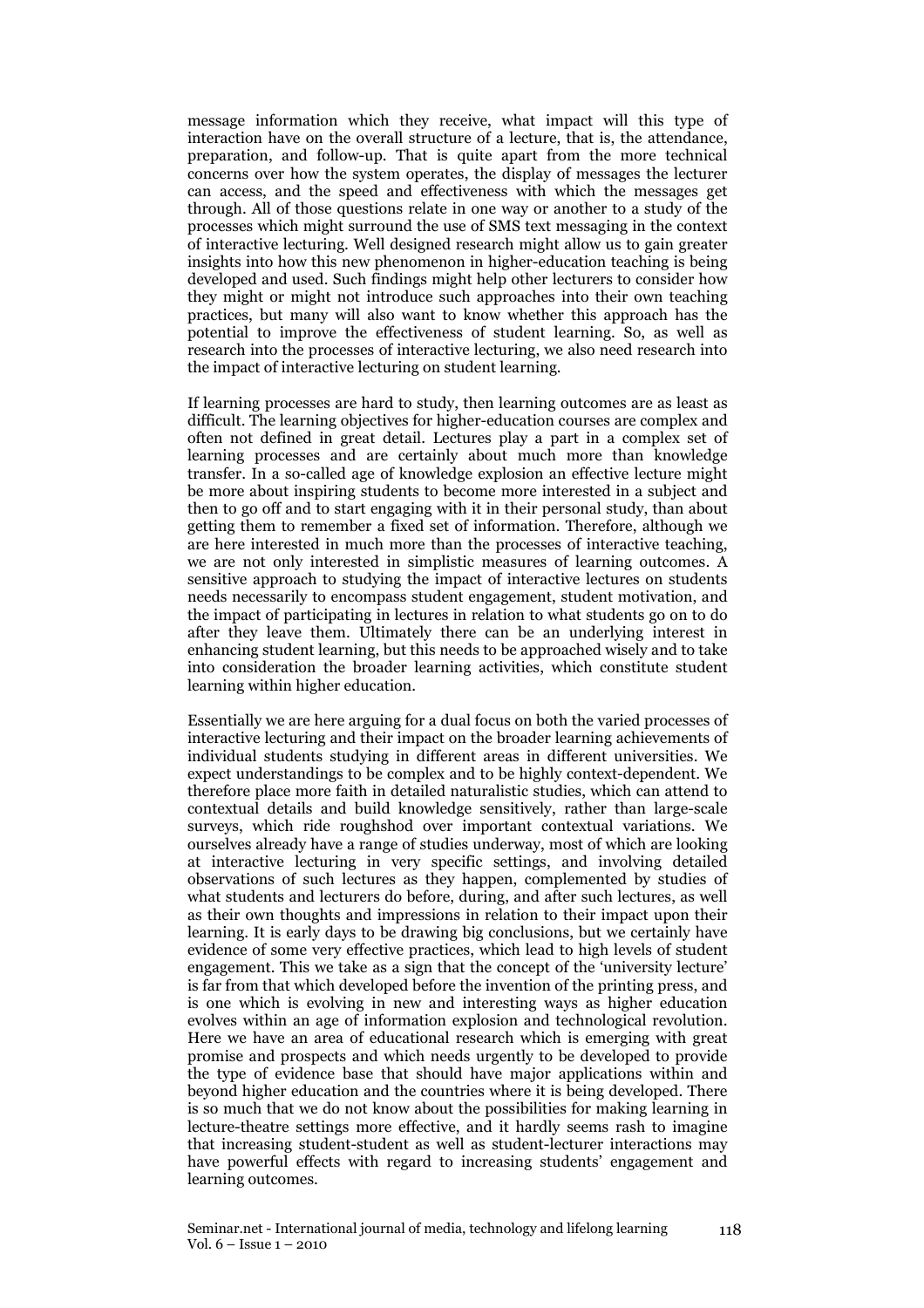Finally it is necessary for us to state that we do not in any way assume that 'interactive lectures' will necessarily always be more effective than traditional lectures. What we have are some interesting indications that in certain defined contexts this may be the case, and what we are interested in is developing research to build a better knowledge base around the characteristics of good lectures, good uses of interaction within lectures, and ways of developing such approaches within a variety of institutional and disciplinary contexts with individual lecturers, who may or may not be ready or adequately equipped to be party to such changes in their teaching practices. We remain particularly interested in how visualisation can play a critical role in all of this, both by the use of visual images to stimulate interaction and by the use of visual technologies to help make concepts and ideas more vivid and engaging for both lecturers and their students. All of this we believe may have profound implications both for the future of lectures in higher education and the role of university lecturers when they engage in this type of teaching.

### **References**

- Ahier, J., Beck, J., & Moore, R. (2003). Graduate Citizens: issues of citizenship and higher education. London: Routledge Falmer.
- Biggs, J. (1987). Students' Approaches to Learning and Studying. Hawthorn, Vic.: Australian Council for Educational Research.
- Bligh, D.A. (2000). What's the Use of Lectures? San Francisco: Jossey Bass.
- Bourn, D. & Sharma, N. (2008). The role of engineers being positive in world change issues and concerns of engineering graduates in UK. Municipal Engineer, ICE Journal, 161(3), 199-206.
- Brown, G. & Atkins, M.J. (1988). Effective Teaching in Higher Education. London: Methuen.
- Brown, G. & Daines, J.M. (1981). Learning from lectures. In E. Oxtoby (Ed.) Higher Education at the Crossroads. Guildford: Society for Researchers in higher Education.
- Butler, J.A. (1992). Use of teaching methods within the lecture format. Medical Teacher, 14(1), 11-25.
- Cooper, J.L. & Robinson, P. (2000). The argument for making large classes seem small. New Directions for Teaching and Learning, 81(Spr), 5-16.
- Entwistle, N.J. & Marton, F. (1984). Changing conceptions of learning. In F Marton, D Hounsell and N J Entwistle (Eds) The experience of learning. Edinburgh: Scottish Academic Press.
- Foley, R. & Smilansky, J. (1980). Teaching Techniques. New York: McGraw Hill.
- Frederick, P. (1986). The lively lecture 8 variations. College Teaching,  $34(2)$ ,  $43-50$ .
- Frederick, P. (1987). Student involvement: active learning in classes. In M.G. Weimer (Ed.) New Directions for Teaching and Learning, 32, Teaching Large Classes Well, (pp. 45-56). San Francisco: Jossey-Bass.
- Gage, N. & Berliner, D. (1991). Educational Psychology. Dallas: Houghton-Mifflin.
- Gibbs, G., Habeshaw, S. & Habeshaw, T. (1988). 53 Interesting Things to do in Your Lecture. Bristol: Technical and Educational Services.
- Handfield-Jones, R., Nasmith, L., Steinert, Y. & Lawn, N. (1993). Creativity in medical education: the use of innovative techniques in clinical teaching. Medical Teacher, 15(1), 3-10.

Seminar.net - International journal of media, technology and lifelong learning Vol. 6 – Issue 1 – 2010

119